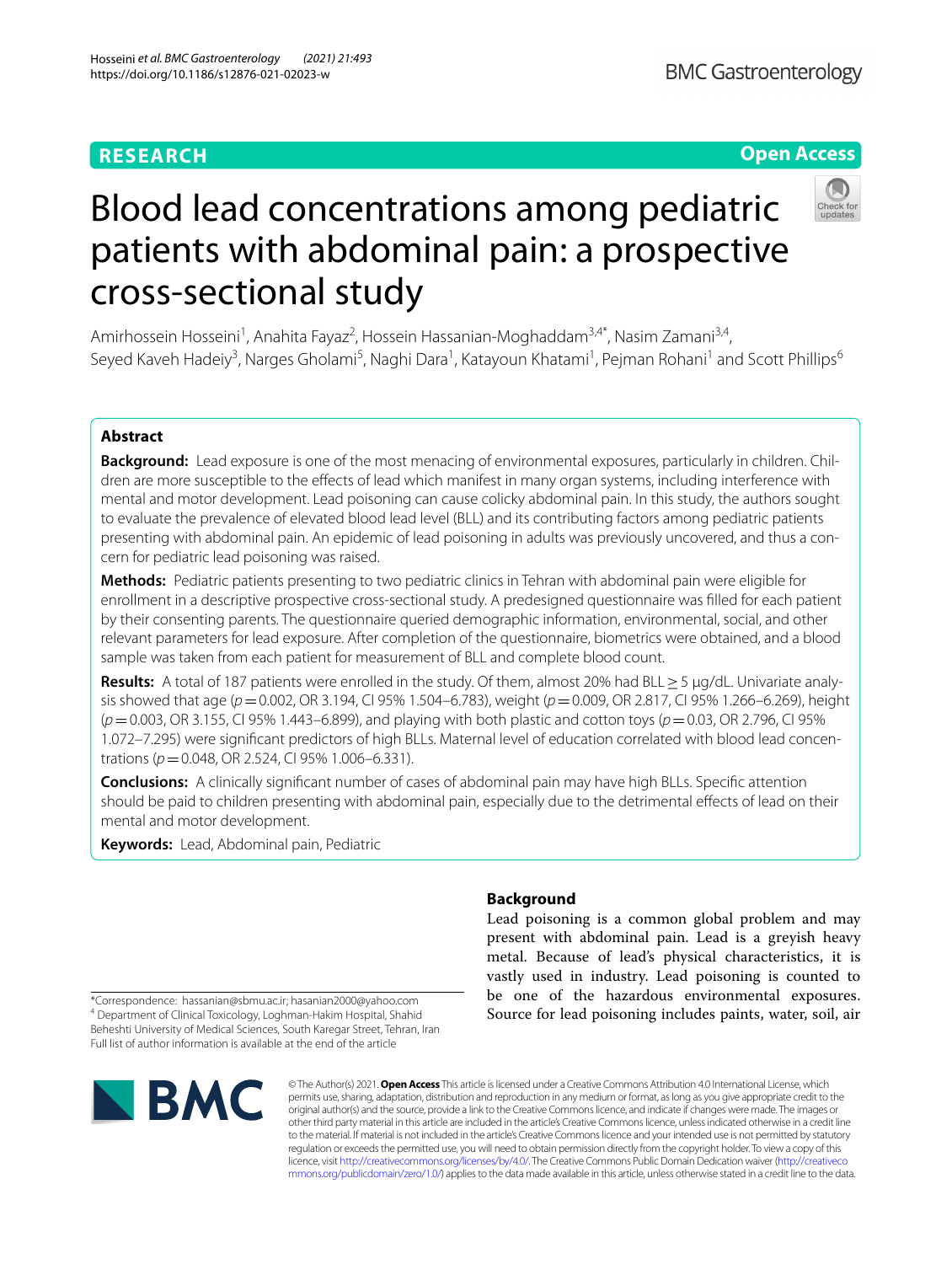pollution, old metal pipes, herbal and traditional medicines, and occupational exposures such as soldering [\[1](#page-6-0)].

Lead poisoning is generally asymptomatic making lead screening an important public health issue. However, neural and gastrointestinal (GI) involvement are the most common presentations. Lead poisoning has classically been reported to present with abdominal pain, constipation, nausea, vomiting, lethargy, anorexia, irritability, fatigue, and seizures [\[2](#page-6-1)]. It also may cause stupor, ataxia, coma, reduced IQ, anemia, nephropathy, hypertension, and infertility [\[1](#page-6-0)]. Although the U.S. Centers for Disease Control and Prevention (CDC) has set a blood concentration of 5  $\mu$ g/dL as the level necessitating intervention [[3\]](#page-6-2), there are pieces of evidence that lead exerts its detrimental effects even in lower levels. Lead poisoning neuro-cognitive and growth impacts are special concerns [[4–](#page-6-3)[6\]](#page-6-4). Clinical studies of pediatric lead poisoning among Iranian children are scarce; however, several sources have been proposed including adulterated opium, soil, rice, water, dust, and air pollution [\[7](#page-6-5)[–10](#page-6-6)].

A massive outbreak of lead poisoning happened in Iran in 2016–2017 due to adulterated opium. It is estimated that around 40,000 cases of lead poisoning occurred during this period [\[8](#page-6-7), [9](#page-6-8)]. Opium smoking with inhalation of lead particles can cause lead poisoning both in the person who smokes it and those who reside in the same place with him. This way, many children were exposed to lead particles and the frequency of lead poisoning increased in the children, as well [\[11](#page-6-9), [12\]](#page-6-10).

During the epidemic of lead poisoning in adults in Iran, the main problem was to diagnose lead poisoning in patients who referred to general emergency rooms throughout the country with non-specifc symptoms including abdominal pain. Many of these patients underwent non-necessary diagnostic and therapeutic measures including laparotomy before reaching the fnal diagnosis of lead poisoning. This could have happened in the pediatric populations, as well. On the other hand, abdominal pain is a rather common symptom in children with different background diseases. This study aims to evaluate the prevalence of lead poisoning in children who refer with abdominal pain to two pediatric academic referral hospitals.

# **Methods**

Pediatric patients presenting to the GI clinic of Mofd Pediatric Hospital and the pediatric gastroenterology clinic of Loghman-Hakim Hospital with the chief complaint of abdominal pain were eligible for enrollment. Those younger than 18 years of age were considered for enrollment. The goals and objectives of the study were explained to guardians, and if agreed, written consent was obtained. A pre-enrollment standardized

questionnaire was provided to the parents. Questions included the patients' age, sex, weight, height, address, duration of living in their current home, age of the residential building the patients and their families resided in, history of recent renovation and painting, type of the wall paint and pipes of their home, history of playing with soil, living near industrial zones (confrmed through municipality map), type of the toys the children played with, parents' level of education and occupation, accompanying signs and symptoms with abdominal pain (e.g. nausea, vomiting, extremity pain), location and quality of the pain, onset and duration of the pain, history of previous visits for abdominal pain and treatments performed, abdominal imaging and endoscopy results and abdominal surgery (if performed), history of treatments for lead poisoning, special diet (if any), using frequent (more than 1–2 times per week) amounts of spices (e.g., turmeric's color and weight may be augmented with lead) or herbal medicine [\[13](#page-6-11), [14\]](#page-6-12), and presence of ice eating or pica. Findings in the abdominal examination, blood lead level (BLL), and complete blood count (CBC) results were also recorded. Blood samples were then taken, after appropriated skin preparation using ethyl alcohol, to measure BLL and CBC. BLL was measured using the atomic absorption technique and by using Lead care II device (fnger prick).

The analysis was performed using statistical package for social sciences (SPSS) software version 24 using Kolmogorov Smirnoff test to find the distribution patterns of quantitative variables, Chi square test to evaluate the diferences of qualitative variables and T-test / Mann Whitney U test to test parametric and non-parametric quantitative variables. Cutoff points were determined using the ROC curve test for the variables which showed signifcant diferences among patients with normal and elevated BLL. Multivariate analysis was conducted using binary logistic regression by entering variables with P values less than 0.2 in the model.

# **Results**

Of the 187 patients who were entered into the study, 101  $(54%)$  were female. The median age was 8 years old [IQR] 4, 10] (range;1 to 18). Of them, 165 and 21 were admitted to Mofd and Loghman-Hakim Hospitals, respectively; 109 (58.3%) reported Tehran city as their address and other 78 (41.7%) were either from other provinces or did not answer to the question. Figure [1](#page-2-0) shows the distribution of patients referred from Tehran city. The onset of the abdominal pain was acute in 7 (3.8%), chronic in 76 (41.1%), and cyclic in 102 (55.1%) patients. Thirty-six cases (19.3%) had BLLs higher than  $5 \mu g/dL$  and eight (4.3%) had BLLs over 10 µg/dL. Complete blood count results have been depicted in Table [1.](#page-2-1)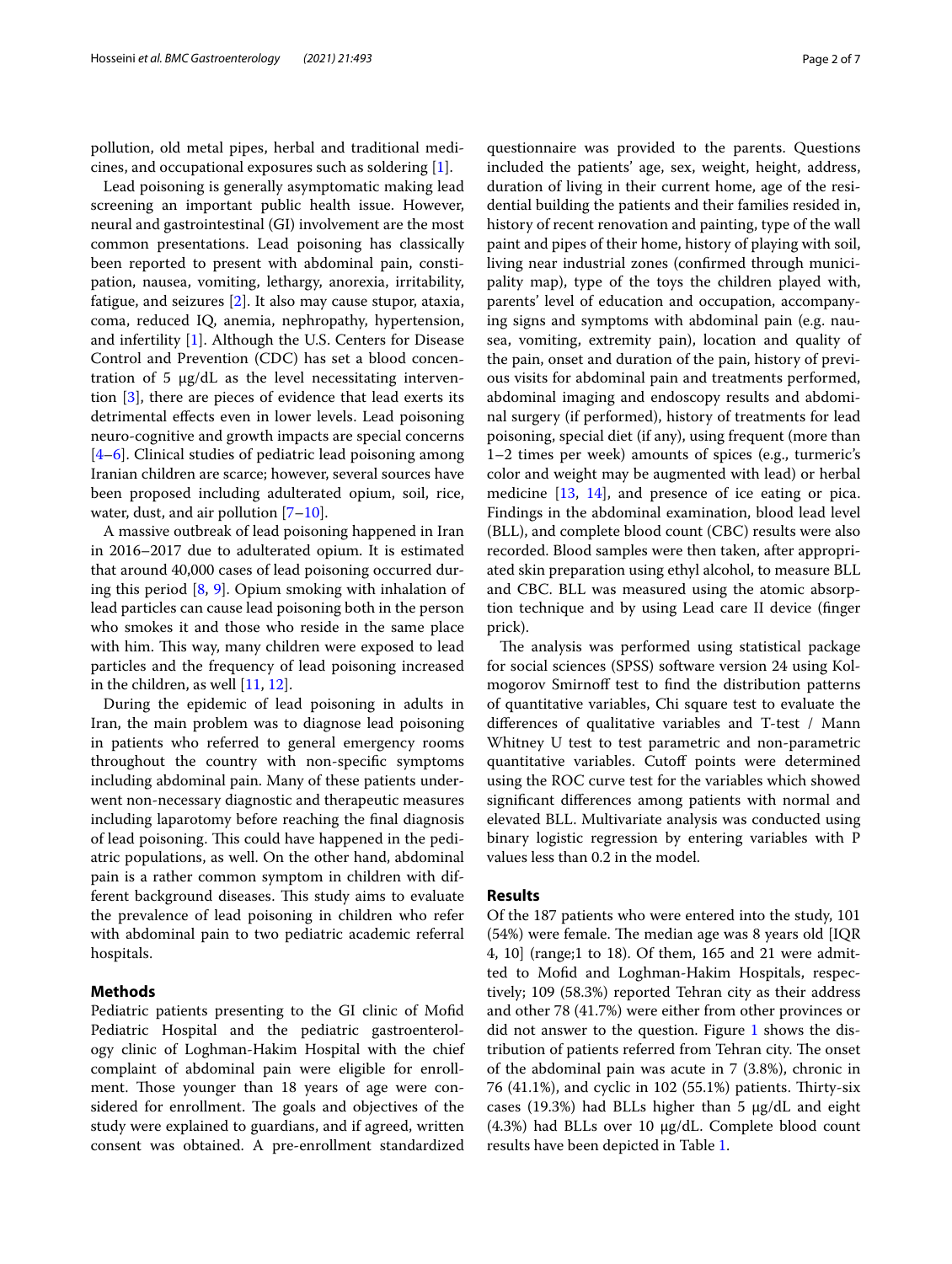

## <span id="page-2-1"></span><span id="page-2-0"></span>**Table 1** CBC results of the patients

|               | Patients with BLL $\geq$ 5 µg/dL | <b>Patients with normal BLL</b> | <b>Total</b>     | P value |
|---------------|----------------------------------|---------------------------------|------------------|---------|
| WBC           |                                  |                                 |                  |         |
| $Mean \pm SD$ | $8.81 \pm 2.58$                  | $8.79 \pm 2.55$                 | $8.79 \pm 2.55$  | 0.86    |
| Min-max       | $4.29 - 16.8$                    | $4.20 - 17.60$                  | $4.20 - 17.60$   |         |
| RBC           |                                  |                                 |                  |         |
| $Mean \pm SD$ | $4.17 \pm 0.72$                  | $4.19 \pm 0.82$                 | $4.18 \pm 0.80$  | 0.24    |
| Min-max       | $2.80 - 5.20$                    | $2.80 - 5.90$                   | $2.80 - 5.90$    |         |
| <b>HCT</b>    |                                  |                                 |                  |         |
| $Mean \pm SD$ | $37.95 \pm 5.09$                 | $37.16 \pm 6.27$                | $37.31 \pm 6.06$ | 0.58    |
| Min-max       | 31.90-54                         | $25 - 56$                       | $25 - 56$        |         |
| Hgb           |                                  |                                 |                  |         |
| $Mean \pm SD$ | $11.66 \pm 1.14$                 | $11.56 \pm 1.46$                | $11.58 \pm 1.40$ | 0.94    |
| Min-max       | $9.40 - 13.90$                   | 8.50-15.30                      | 8.50-15.30       |         |
| PLT           |                                  |                                 |                  |         |
| $Mean \pm SD$ | 275.40±91.75                     | 292.90 ± 101.72                 | 289.53 ± 99.88   | 0.36    |
| Min-max       | 129-454                          | 128-702                         | 128-702          |         |
| <b>MCV</b>    |                                  |                                 |                  |         |
| $Mean \pm SD$ | $80.28 \pm 6.83$                 | $77.62 \pm 7.45$                | 78.13 ± 7.39     | 0.08    |
| Min-max       | $65 - 100$                       | 54-98                           | $54 - 100$       |         |

Patients with normal BLL (BLL < 5)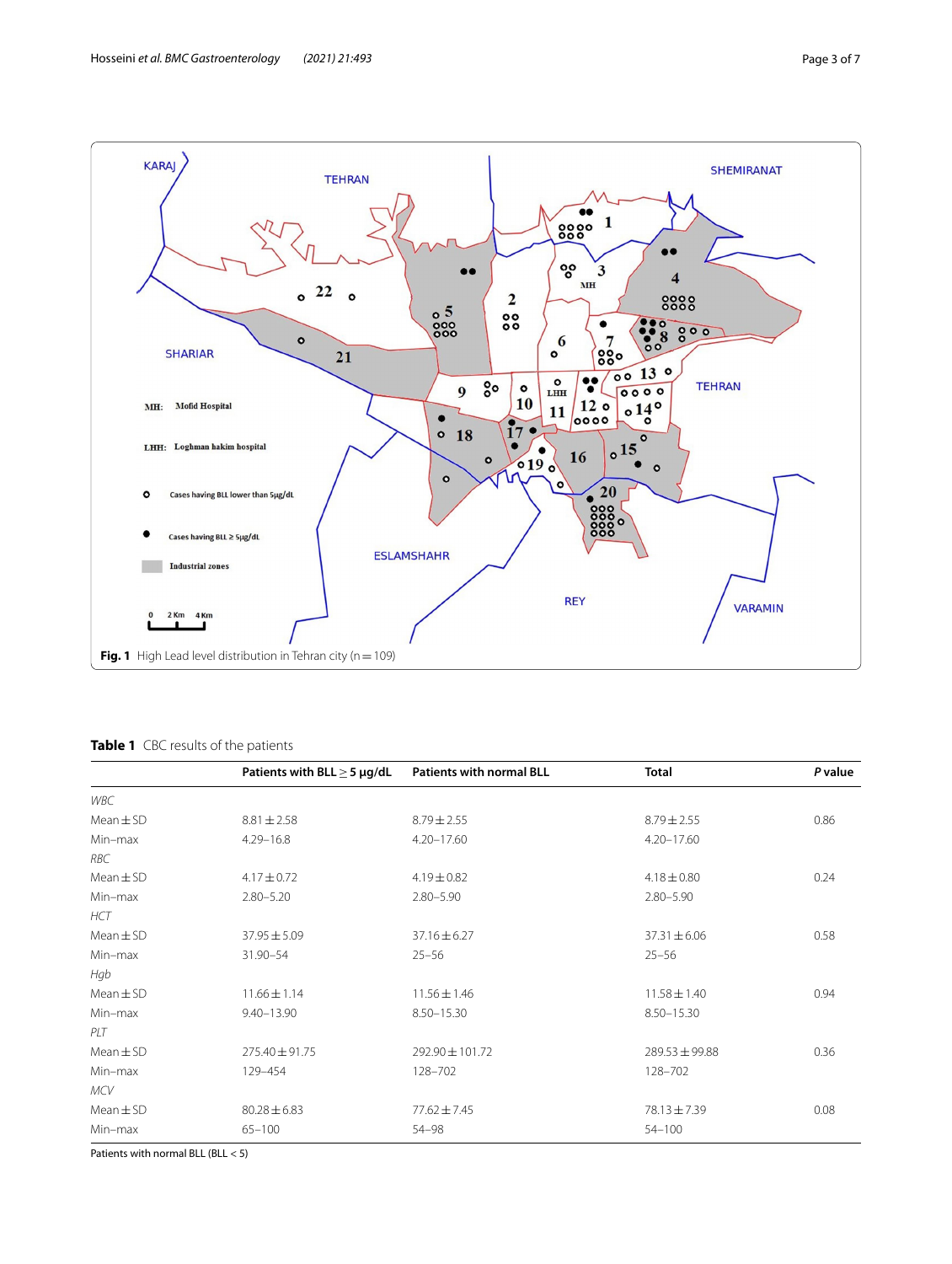In those living in Tehran, districts 7, 12, and 17 had the highest prevalence of elevated BLL (Fig. [1\)](#page-2-0).

Univariate analysis found signifcant diferences in age, weight, height, and use of cotton and plastic toys among patients with normal and elevated BLLs (Table [2\)](#page-3-0).

# <span id="page-3-0"></span>**Table 2** Univariate analysis among patients with elevated BLL (n = 187)

| Variable                                               | Odd ratio (95% CI) P value Variable |       |                                                                                 | Odd ratio (95% CI) P value |      |
|--------------------------------------------------------|-------------------------------------|-------|---------------------------------------------------------------------------------|----------------------------|------|
| <b>Epidemiological Characteristics (yes</b><br>vs. no) |                                     |       | Symptoms (Yes vs. no)                                                           |                            |      |
| Gender (male vs. female)                               | $1.61(0.77 - 3.35)$                 | 0.20  | Constipation                                                                    | $1.23(0.54 - 2.83)$        | 0.62 |
| Age (lower than 5 years old)                           | 3.19 (1.50-6.78)                    | 0.002 | Withholding                                                                     | $0.71(0.07 - 7.03)$        | 0.77 |
| Weight $(≥ 23.5 kg)$                                   | $0.35(0.16 - 0.79)$                 | 0.009 | Diarrhea                                                                        | $1.08(0.22 - 5.25)$        | 0.92 |
| Height $(\leq 103.5$ Cm)                               | 3.15 (1.44-6.90)                    | 0.003 | Nausea                                                                          | $0.60(0.23 - 1.55)$        | 0.28 |
| Accommodation details (Yes vs. no)                     |                                     |       | Vomiting                                                                        | $0.60(0.23 - 1.55)$        | 0.28 |
| Living in Tehran                                       | $0.81(0.36 - 1.83)$                 | 0.62  | Dark stool                                                                      | $0.88(0.27 - 2.84)$        | 0.83 |
| Recent renovation of the living place                  | $1.30(0.55 - 3.09)$                 | 0.55  | Dysuria                                                                         | $0.45(0.13 - 1.58)$        | 0.20 |
| Living near to industrial zones                        | $0.83(0.16 - 4.16)$                 | 0.81  | No gas passing                                                                  | $1.08(0.22 - 5.22)$        | 0.93 |
| Metal pipes used in the living place                   | $1.17(0.52 - 2.63)$                 | 0.69  | Blowing                                                                         | $1.66(0.54 - 5.11)$        | 0.37 |
| Wall sleek oil colored                                 | $0.47(0.18 - 1.21)$                 | 0.11  | Lack of concentration                                                           | $0.70(0.18 - 2.72)$        | 0.60 |
| Wall opaque oil colored                                | $0.46(0.10 - 2.10)$                 | 0.30  | Difficult child                                                                 | $0.95(0.10 - 8.79)$        | 0.97 |
| Plastic wall pain                                      | $1.44(0.59 - 3.52)$                 | 0.42  | Learning disability                                                             | $1.45(0.17 - 12.42)$       | 0.73 |
| Multicolor wall paint                                  | $1.87(0.61 - 5.69)$                 | 0.26  | Anemia                                                                          | $0.70(0.14 - 3.64)$        | 0.67 |
| Wallpaper                                              | $0.83(0.09 - 7.37)$                 | 0.87  | Heartburn                                                                       | $0.95(0.25 - 3.56)$        | 0.94 |
| Medical history (yes vs. no)                           |                                     |       | Headache                                                                        | $1.12(0.30 - 4.14)$        | 0.86 |
| Meconium                                               | $0.97(0.95 - 0.99)$                 | 0.32  | Loss of appetite                                                                | $1.73(0.62 - 4.81)$        | 0.29 |
| Soiling                                                | $0.99(0.98 - 1.01)$                 | 0.62  | Muscleweakness                                                                  | $0.45(0.13 - 1.58)$        | 0.20 |
| Conduction of endoscopy (yes vs. no)                   | $0.43(0.18 - 1.06)$                 | 0.06  | Pain in extremities                                                             | $0.37(0.09 - 1.65)$        | 0.18 |
| History of intestinal surgery (yes vs. no)             | $0.95(0.10 - 8.79)$                 | 0.97  | Paresthesia                                                                     | $0.99(0.98 - 1.01)$        | 0.62 |
| History of abdominal imaging (yes vs. no)              | $0.91(0.34 - 2.42)$                 | 0.84  | Hearing or visionary impairments                                                | $0.98(0.96 - 1.00)$        | 0.39 |
| History of abdominal sonography (yes<br>vs. no)        | $1.02(0.44 - 2.36)$                 | 0.97  | Muscle pain                                                                     | $0.22(0.04 - 1.15)$        | 0.05 |
| Personal habits (yes vs. no)                           |                                     |       | Bone pain                                                                       | $0.95(0.19 - 4.68)$        | 0.95 |
| Soil playing                                           | $0.94(0.39 - 2.26)$                 | 0.89  | Acute onset of abdominal pain                                                   | $0.95(0.92 - 0.99)$        | 0.18 |
| Special diet                                           | $0.76(0.23 - 2.48)$                 | 0.65  | Chronic abdominal pain                                                          | $0.89(0.42 - 1.88)$        | 0.77 |
| Frequent use of spices or medicinal plants             | $1.46(0.17 - 12.51)$                | 0.73  | Recurrent abdominal pain                                                        | $1.35(0.64 - 2.85)$        | 0.42 |
| Pika                                                   | $0.224(0.043 - 1.62)$               | 0.053 | Family issues (Yes vs. no)                                                      |                            |      |
|                                                        |                                     |       | Mothers' employment status                                                      | $0.95(0.26 - 3.53)$        | 0.94 |
| Ice eating                                             | $0.38(0.09 - 1.67)$                 | 0.18  | Mothers' educational status (school<br>diploma and above)                       | 1.97 (0.92-4.23)           | 0.07 |
| Paint wall eating                                      |                                     |       | Mothers' educational status (school<br>diploma and above)                       | 1.97 (0.92-4.23)           | 0.07 |
| Toy paint eating                                       | $0.99(0.98 - 1.01)$                 | 0.62  |                                                                                 |                            |      |
| Playing with toys made of plastic                      | $0.51(0.24 - 1.09)$                 | 0.07  |                                                                                 |                            |      |
|                                                        |                                     |       | Fathers' educational status (14-year school- 1.57 (0.70-3.53)<br>ing and above) |                            | 0.27 |
| Playing with toys made of metals                       | $1.33(0.41 - 4.34)$                 | 0.64  | Fathers' educational status (14-year school- 1.57 (0.70-3.53)<br>ing and above) |                            | 0.27 |
| Playing with toys made of cotton                       | $1.22(0.37 - 3.96)$                 | 0.74  |                                                                                 |                            |      |
| Playing with toys made of plastic and<br>cotton        | $2.80(1.07 - 7.29)$                 | 0.03  | Positive history for parents' addiction habit 2.57 (0.71-9.31)<br>(yes vs. no)  |                            | 0.14 |
| Playing with toys made of plastic and<br>metal         | $1.43(0.37 - 5.60)$                 | 0.60  |                                                                                 |                            |      |
| Playing with toys made of plastic                      | $0.51(0.24 - 1.09)$                 | 0.07  |                                                                                 |                            |      |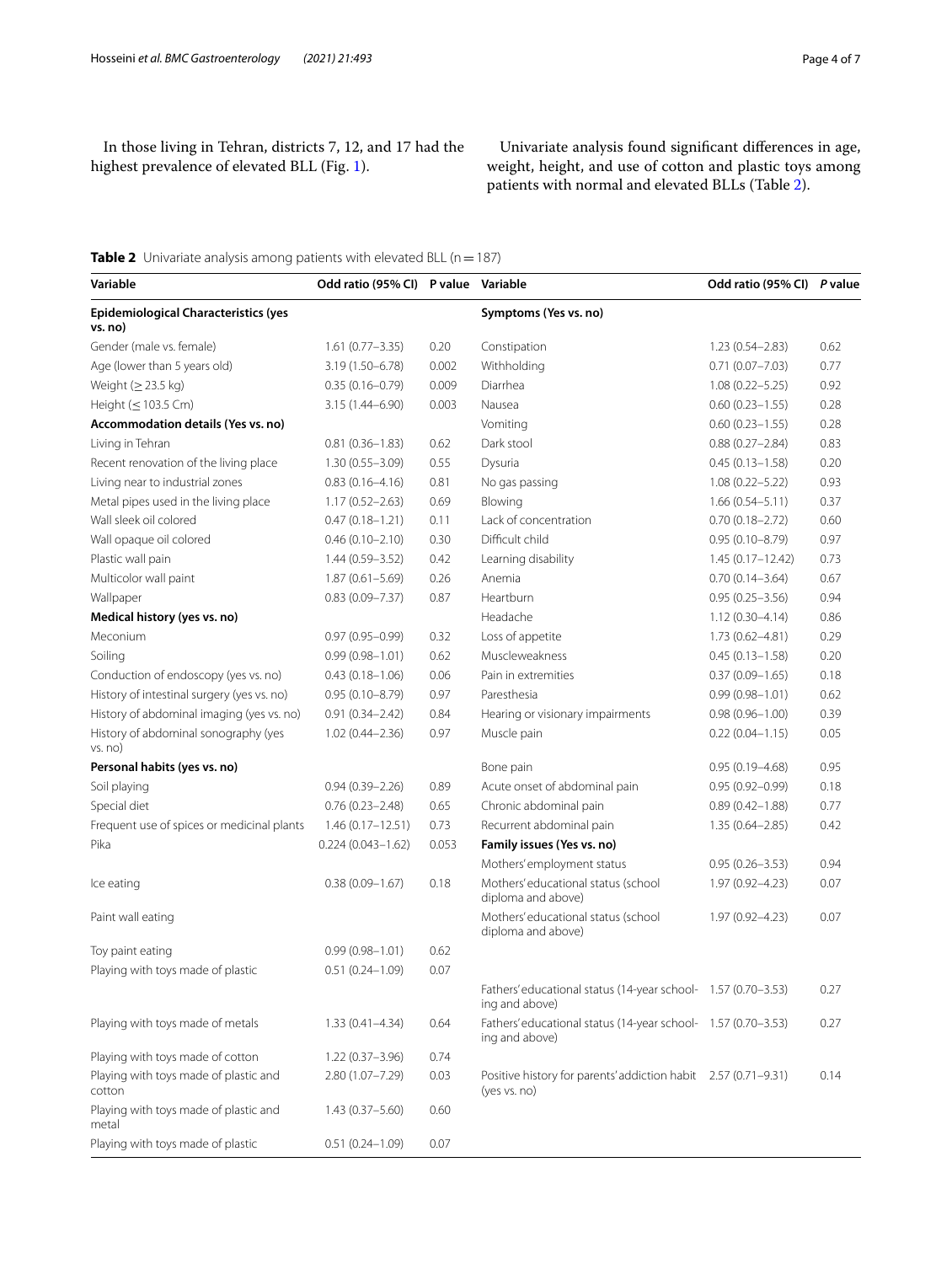ROC curve test found the age of fve years as the best cutoff point with the highest sensitivity and specificity. However, the logistic regression model highlighted the educational level of the mothers as a single prominent factor with a signifcant diference between the two groups of the study (Table [3](#page-4-0)).

This factor even showed a significant difference in a higher level of BLL (BLL>10  $\mu$ g/dL;  $p=0.007$ , OR 1.087, CI 95% 1.026–1.152). All eight patients with BLLs  $\geq$  10 µg/dL were mothers with more than 14 years schooling.

There were no cases of paint consumption, or other types of eating disorders (rather than what is mentioned) in the patients.

## **Discussion**

This descriptive study was conducted to find the prevalence and contributing factors to elevated BLL among the pediatric patients presenting to two pediatric centers with abdominal pain. Among factors, age, weight, and height were signifcantly diferent between those with normal and elevated BLL.

Elevated BLL was more common in children younger than five years. This is felt to be mainly due to the children's behaviors. At this age range, hand mouth behaviors are more prominent in comparison to older children. This behavior makes lead exposure through the mucosal surfaces more probable [\[15](#page-6-13)].

Moreover, the current study found a signifcant difference in the BLL of the children who played with cotton and plastic toys. The presence of lead in low-quality plastic toys and imported toys has been always a concern. Interestingly, in the current study among, plastic toys, metal toys, cotton toys, and plastic cotton toys, only the last showed a signifcant connection to elevated BLL. This could be because these toys may contain lead or be contaminated with dust and pollution. This issue as well as the expression of hand mouth behaviors especially in younger children may be responsible for the elevated BLL.

Lead exposure remains a major environmental health concern. Although several measures have been legislated and conducted to eradicate environmental lead poisoning, it still occurs due to various sources including lead-contaminated candies and their wrapper [[16](#page-6-14), [17\]](#page-6-15), toys [\[18](#page-6-16)], lead-based paints in old buildings [\[19](#page-6-17)], lead-polluted water  $[20]$  $[20]$ , and air pollution  $[7]$  $[7]$ . The health impact of pediatric lead poisoning over the life of a child may be signifcant as it may interfere with the proper neural development of the children afecting their cognition, emotions, and behaviors. The US CDC has introduced 5  $\mu$ g/dL as the threshold for interventions; however, there some evidence that even lower BLLs may exert deleterious efects on the central nervous system.

Human lead kinetics are classically (and over-simplistically) referred to as a three compartments model. These pools have an interdependence and clinicians take advantage of the metal moving between compartments with the use of chelation medications. Blood is the most labile pool with a half-life of approximately 35 days. Soft tissue is the second compartment which has a half-life of approximately 40 days  $[21]$ . The most stable compartment is in bone where lead is taken up instead of calcium. This compartment is very stable with a half-life measured in years [[22\]](#page-6-20). Currently, some believe there are 20 compartments  $[23]$  $[23]$ . The multi-compartment models that have been proposed over the years are analyzed in detail by the US CDC [[24\]](#page-6-22). Recurrent lead poisoning episodes can develop and cumulative adverse efect on the central nervous system may occur. Additionally, it has been demonstrated that lead can pass the placenta afecting the neural development of the fetus  $[25]$  $[25]$ . This fact makes children and pregnant women the most susceptible groups in lead toxicity.

Although the above-mentioned factors were signifcantly diferent between the groups in the univariate analysis, only the education level of the mothers was signifcant by logistic regression. Interestingly, children of the mothers with at least 14-year schooling certifcates and university degrees had higher BLLs than noncollege educated mothers. Although in the current study employment status of the mothers showed no connection to their education level, it has been suggested that it is more probable that women with higher education lev-els get better employments [[26\]](#page-6-24). Therefore, it could be hypothesized that educated mothers in metropolises of

<span id="page-4-0"></span>

|  |  | <b>Table 3</b> Logistic regression analysis for predicting blood lead level more than 5 mic/dL |  |  |  |  |  |  |  |
|--|--|------------------------------------------------------------------------------------------------|--|--|--|--|--|--|--|
|--|--|------------------------------------------------------------------------------------------------|--|--|--|--|--|--|--|

| Dependent variable    | Independent variable                                                                      | Beta  | SE of beta | OR (95% CI)  | Model Significance and Nagelkerke<br>R sauare |
|-----------------------|-------------------------------------------------------------------------------------------|-------|------------|--------------|-----------------------------------------------|
| $BLL \geq 5 \mu q/dL$ | Educational status of the mothers (more or<br>equal than 14 years schooling) (yes vs. no) | 0.926 | 0.469      | 2.5(1.0.6.3) | 0.013 and 0.239                               |

*P* values which were below 0.2 including "Playing with toys made out of plastic "Playing with toys made out of plastic and cotton"," Playing with toys made out of plastic", "Positive history for parents' addiction habit", "Mothers' educational status", "Ice eating (yes vs. no)", "PIKA", "muscle pain", "Acute onset of abdominal pain ", "Pain in extremities", "Pain in extremities", "performing endoscopy", "Wall sleek oil colored", "Living near to industrial zones", "age", "sex", "weight", and "height" were entered in logistic regression as can be found below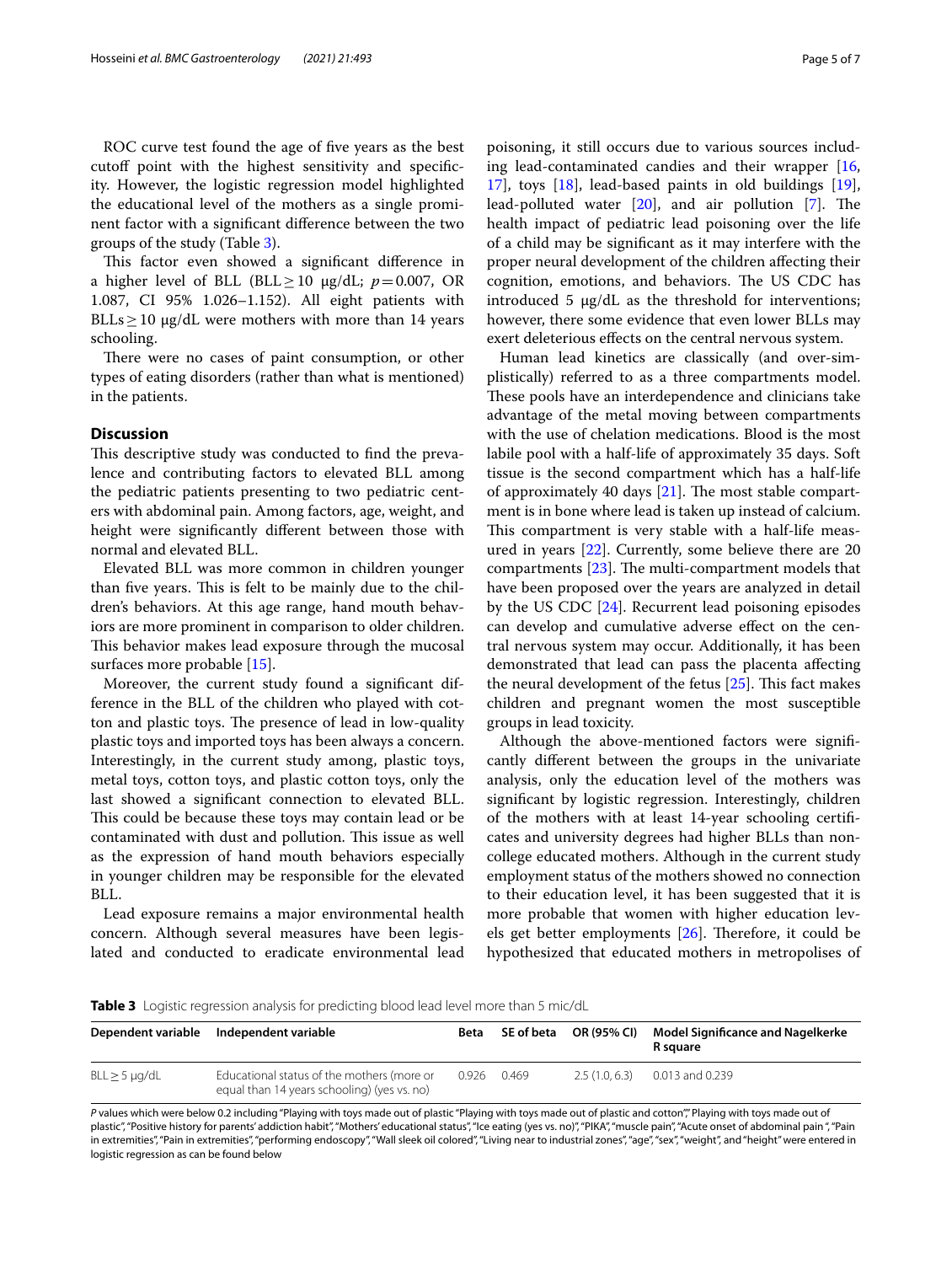Iran spent more time out of the home. This will predispose the lead-contaminated dust and air particles containing lead to be carried into the home environment by the mothers who are in close contact with their children. Also, it can be concluded that housekeeping mothers are more engaged in the cleaning activity in comparison to employed mothers. By removing dust, a major source of lead would be eradicated.

In addition, this study found that districts 7, 12, and 17 are the districts with the highest odds of lead poisoning. This issue is another clue on the possible role of traffic related air pollution. Tehran has a base population of 8.7 million people that increased to approximately 14 million during daytime  $[27]$  $[27]$ . This increases vehicle exhaust and dust since these districts are in the south and central part of Tehran which has the highest traffic flows.

In the current study, 36 patients (19.3%) had  $BLL \geq 5$ µgr/dL. Ataee et al. have reported that nearly half of the pediatric patients who were referred to them with abdominal pain and constipation had elevated BLL while no one in the control group had BLL $\geq$ 5 µgr/dL [\[28](#page-6-26)]. Maleknejad and colleagues conducted a study on the prevalence of elevated BLL among pediatric patients in the northern provinces of Iran. They reported that almost 38% of the patients had elevated BLL  $[29]$  $[29]$ . These odds underline the importance of GI symptoms and the need for the consideration of lead poisoning as a diferential diagnosis.

In the study conducted by Hatami and assistants, BLL was checked in 7-year-old children population in Bushehr province of Iran in the frst grade of the primary school. About 36% had BLL $\geq$ 5 µgr/dL. The interesting fact is that Bushehr province is one of the country zones with a low level of lead pollution [\[30\]](#page-6-28). In another study, Hosein Zadeh and coworkers evaluated the prevalence of elevated BLL among 144 random elementary students in one of the most polluted districts of Tehran. They reported that nearly 32% of the cases had  $BLL \ge 5 \mu g r/dL$ which shows a slightly higher risk compared to the current study  $[31]$  $[31]$ . This rate is far higher than that observed among US children immigrants which is almost 20% [\[32](#page-6-30)]. This highlights the need for implantation of screening tools for BLL assessment and probable interventions. Evaluation of the pregnant mothers in their frst trimester of pregnancy and the children after birth in annual intervals until age six provides appropriate care for these groups. It can also help build a national map identifying the areas with the highest level of lead contamination [[33\]](#page-6-31).

Specifc attention should be paid toward the populations with lower socioeconomic status. People with low socioeconomic status may live in areas with higher lead contamination, for example in older buildings with old metal pipes and paints containing lead and they may not have the budget for the eradication of lead sources in their living environment. Also, they may not aford to seek medical care when the symptoms emerge.

## **Limitations**

One of the major limitations of the current study is the lack of a national map on the lead pollution throughout the country. Also, no precise data is available about the severity of lead pollution among various districts of Tehran. Restriction of evaluation to two centers, and small sample size makes it difficult to evaluate an exact comparison of elevated BLL among patients from diferent provinces of Iran and Tehran. In addition, this study has focused on the BLL of the patients with abdominal pain and no measurement for parents to see if they are exposed to lead. Presence of a pediatric group without the abdominal pain would help making a better comparison and will be considered for the future studies.

### **Conclusions**

This study is a reminder that lead poisoning is still a cause for pediatric abdominal pain. Age was a contributing factor to higher BLL and children less than 5 years old were more vulnerable to high BLL. However, we cannot identify causality based on this study, and exposures are multifactorial. Educated mothers may have children with high BLL. The mechanism should be elucidated if this is related to cleaning the home or it is transfer of outdoor dusts containing lead.

#### **Abbreviations**

BLL: Blood lead level; CBC: Complete blood count; CDC: Centers for Disease Control and Prevention; CI: Confidence interval; GI: Gastrointestinal; IQ: Intelligence quotient; OR: Odds ratio.

#### **Acknowledgements**

We are grateful to the head nurse of the Pediatric endoscopy ward at Mofd Children's Hospital, Ms. Mahbobeh Basirifar, and Ms. Leila Oroujzadeh Almas, the nurse of Pediatric Pulmonology-Rheumatology ward who cooperated in blood sampling and data collection. This study is written based of thesis written by Dr. Anahita Fayaz.

#### **Authors' contributions**

AH, NZ, NG and HHM participated in the study design. AF, ND, KK and PR participated in the acquisition and interpretation of all data. KH wrote the frst draft of manuscript. NZ, SP and HHM critically revised the manuscript. All the authors have read the journal's authorship agreement and the manuscript has been reviewed by and approved by all named authors.

#### **Funding**

This study was funded by Shahid Beheshti University of Medical Sciences, Tehran, Iran.

#### **Availability of data and materials**

The data generated by and used in the study is available from the corresponding author upon reasonable request.